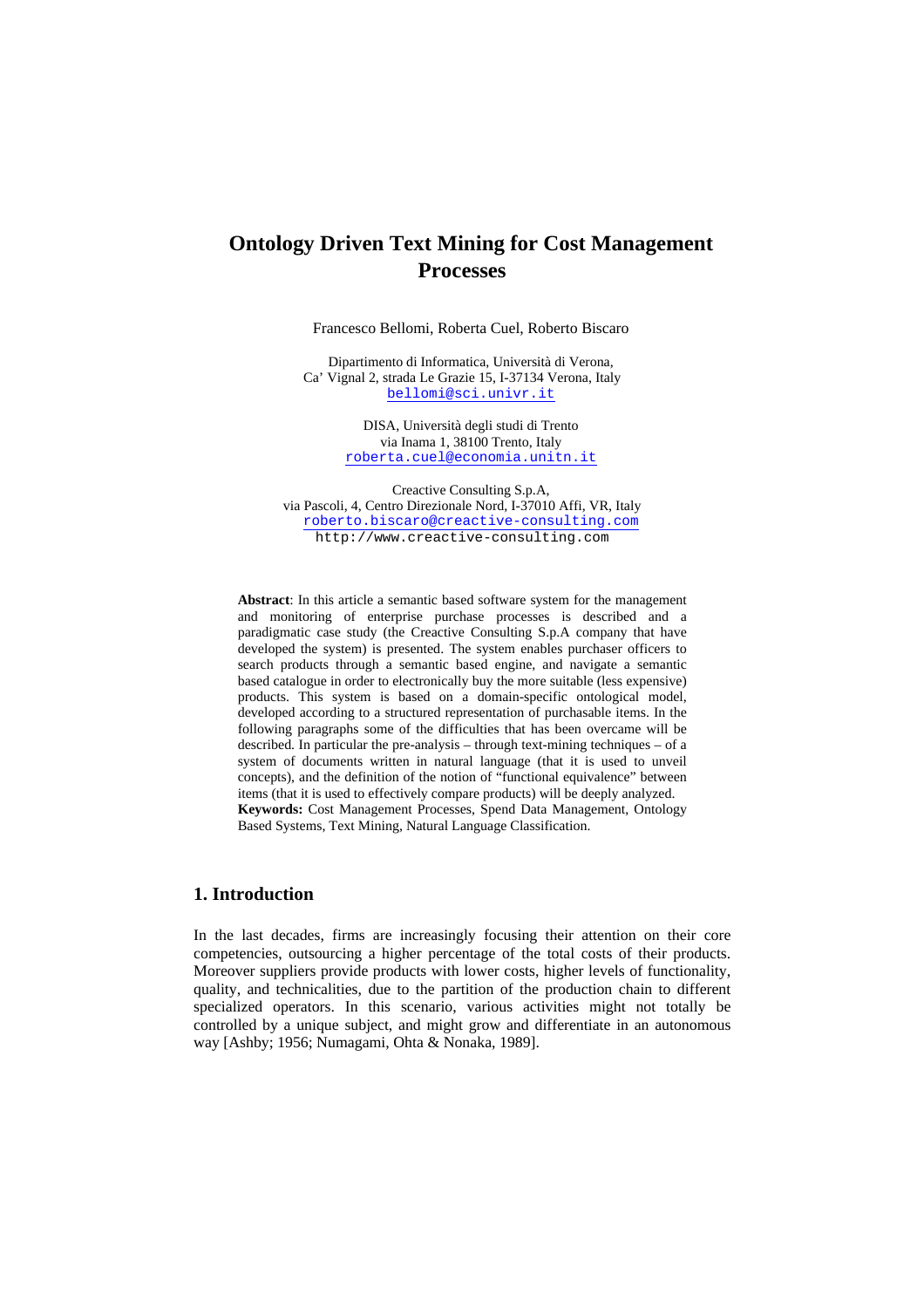As a consequence, in networked organizations, ICT technologies and Knowledge Management (KM) systems must take into account the distributed nature of knowledge, and should allow coordination among autonomous units. Then, according to the bio-functional approach [Maturana & Varela, 1980], these units should manage highly specialized expertise and activities, and should cooperate and integrate their knowledge in a "peer-to-peer" setting, creating innovative products and processes [Purser & Pasmore, 1992].

From a KM point of view, the need of sharing knowledge among units, in a very complex system of networked organizations, increases the importance of introducing semantic based technologies which should satisfy two different needs:

- − supporting the creation of specialized knowledge within a unit. Knowledge is created in a social and cultural environment which has impact on beliefs and behaviours of the unit's members [Wenger, 1998]. Knowledge is reified within physical, mental, and cultural artifacts, which stem from members participation. These artifacts are not a neutral organization of information but reify and reflect specific community/organization perspectives [Boland & Tenkasi, 1995], cognitive paths [Weick, 1979], and cultures [Schein, 1985];
- enabling the coordination of knowledge (and activities through which knowledge is exchanged) among units. In dynamic and very specialized markets, units need to preserve their competitiveness through the coordination of their work and business processes. This requires the ability of sharing knowledge across units (with boundary objects and knowledge brokers [Bowker & Star, 2000; Wenger, 1998]), and using this knowledge to achieve complex results in a coordinated way.

From a computer science point of view, this causes some emerging problems [Euzenat, Pin and Ronchaud, 2002] such as:

- − semantic annotating and computing systems should be used to identify resources that are organized and managed according to autonomous points of views, cultures, and perspectives. In particular, they try to effectively resolve information/resources indentifications, and identifiers comparisons/equivalences. This involves various disciplines such as linguistics, computer science, logics, etc.;
- − users have to deal with the fact that no language will be suitable for all purposes, no model will be applicable to all cases and no ontology will cover the infinity of potential applications. This involves various research activities such as modular representation languages, interoperability and semantic matching, articulation and composition of services, etc.;
- a variety of reasoning methods that deal with different applications (from fetching to theorem proving), and the quality of their required results, will radically change in order to satisfy the changing users' needs;
- − human and computer interfaces, automatic annotation systems, ontology libraries, text mining tools, metadata learning processes should be developed.

Some of these trend has been faced in this paper, thus it will be presented a semantic based system that enables purchaser officers to search, compare, and electronically buy products that better suit their needs. This system has been developed by an Italian consultancy firm on cost management that will be described in the following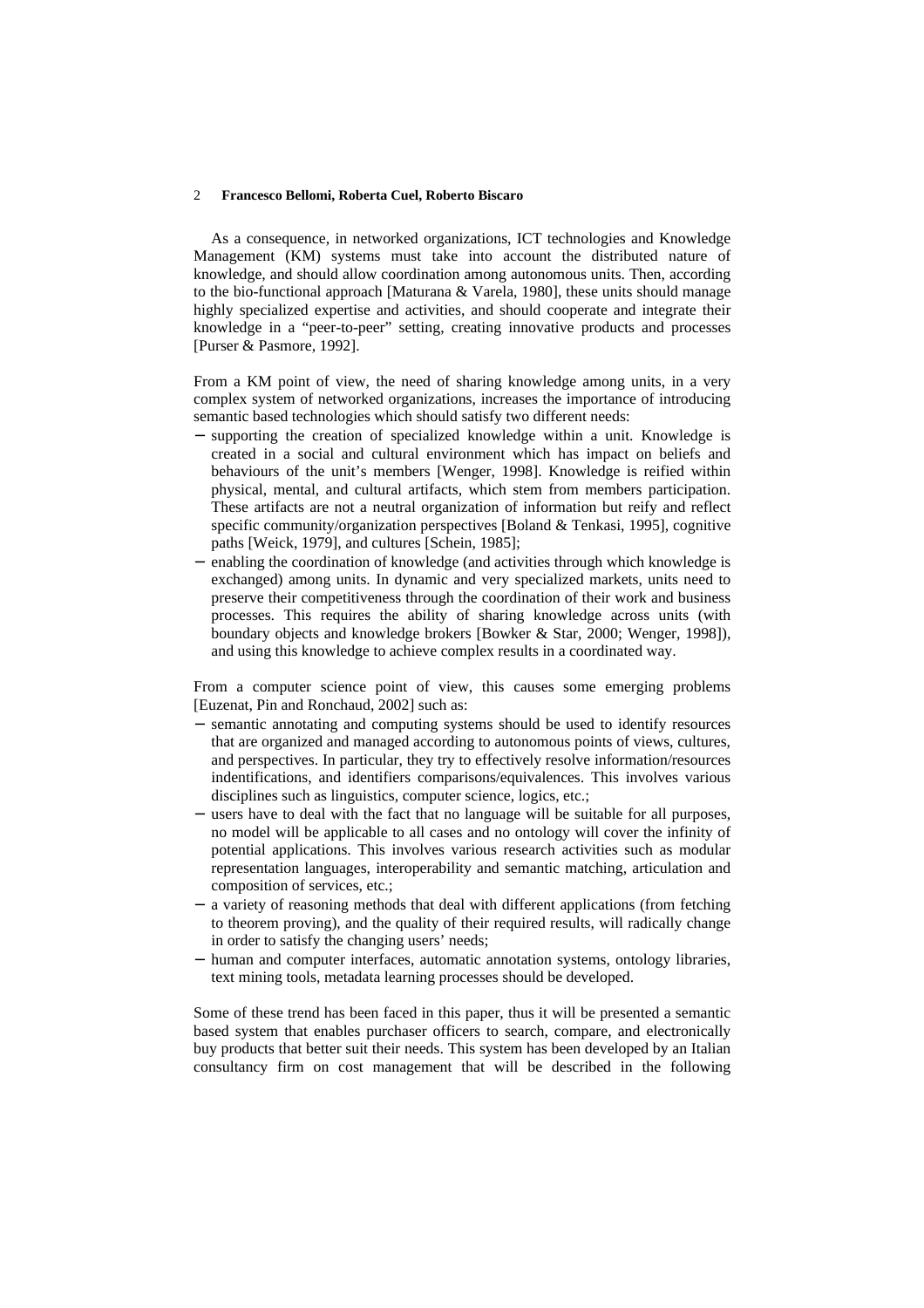paragraphs. The semantic based system is rooted in a domain-specific ontological model, developed according to a structured representation of purchasable items. In the following paragraphs methods and techniques that has been used to create the domain-specific ontology, and the definition of the notion of "functional equivalence" between items, will be deeply described. Finally, in the conclusions some important results and future works (both from industrial and computer science points of view) will be depicted.

# **2. The case study: Creactive Consulting S.p.A.**

Creactive Consulting S.p.A. is an Italian consulting company in cost management for medium and large firms [Creactive, 2005]. Established in year 2000, now Creactive Consulting S.p.A. is specialised in offering cost management services such as: expense reduction projects for a specific cost area (e.g. logistics, tools), projects for one specific expense category (e.g. express delivery) or special jobs for critical areas. In year 2004 Creactive Consulting S.p.A. has set up an effectiveness partnership with ACP (an IT company) to develop semantic based technologies and tools aimed at supporting cost management processes, managing catalogues, and comparing products and services.

This collaboration has allowed Creactive Consulting S.p.A. to develop a semantic based system that semi-automatically unveils and analyzes the clients' expense perimeter – the descriptions of products and services bought during a certain period of time (usually one year) –. Descriptions of the set of products and services, and their functionality allow consultants to evaluate the expense perimeter of the firm, and hypothesise some innovative solutions (new purchasing processes, negotiation strategies, service level agreements, etc.). These information are collected through: (i) the analysis of purchasing processes that have been carried out by the firm, (ii) and data from different sources: databases, paper receipts, purchasing orders, service level agreements, interviews, etc. Sometimes, these data can be obtained directly from the information systems of the client, but some other time consultants have to copy (by hand) all the paper purchasing requests. The aggregation of the client's expense perimeter, the vendors' catalogues, and the purchasing policies of the company generates the purchasing model. This description is described as a domain-specific ontology (conceptualization) which expresses the system of product that the company usually buy, its purchasing policies, and the functional and non functional characteristics of products described through the vendors' catalogues.

The semantic based system (that will be described in the following paragraph) is composed by two specific tools: HyperCatalog and SmartSearch. They are based on a domain specific ontology, and can be used to search and buy products, and navigate the purchasing model.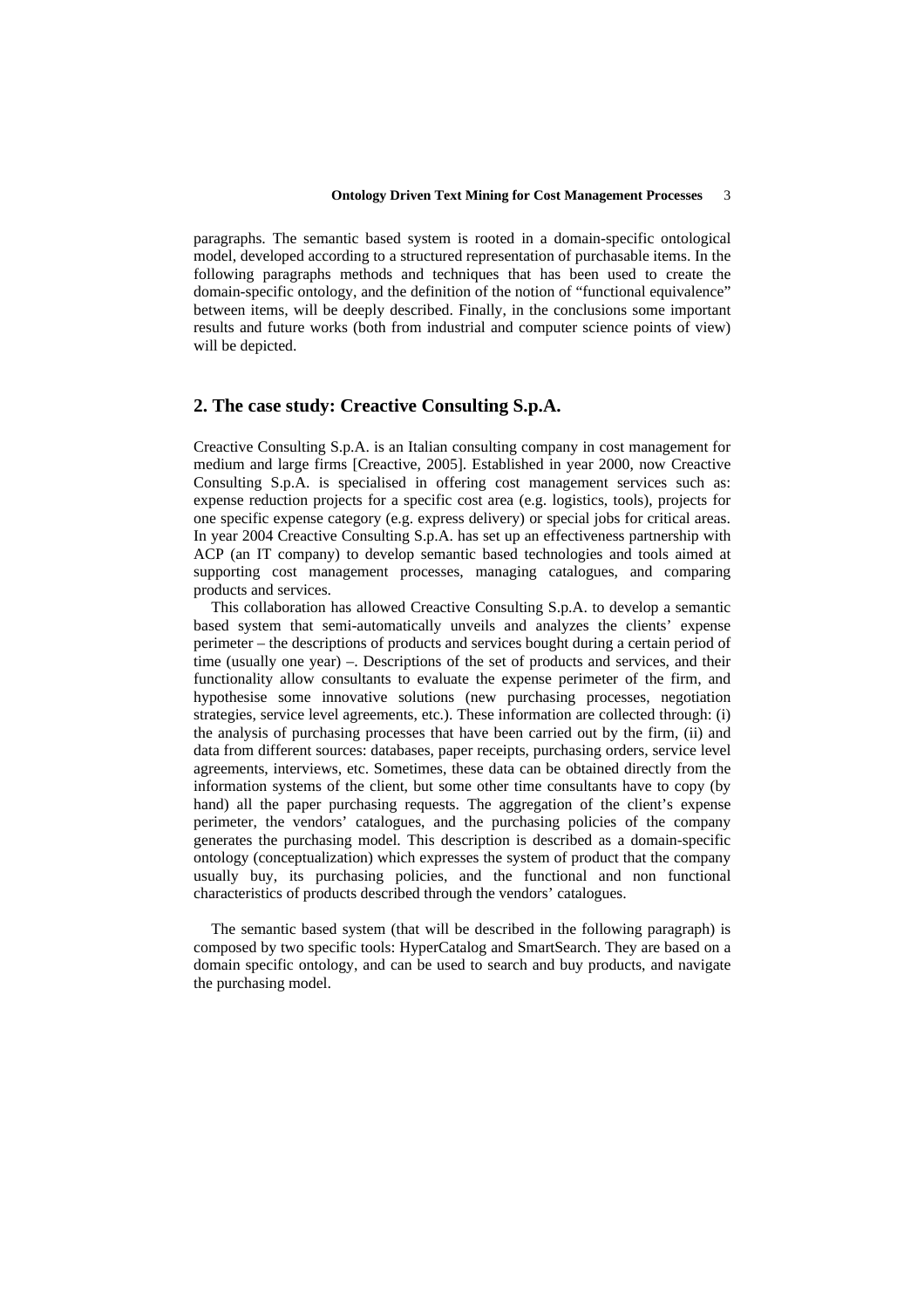### **3. Two semantic based tools: HyperCatalog and SmartSearch**

The two main components of the semantic based system of Creactive Consulting S.p.A. are HyperCatalogue and SmartSearch.

Creactive HyperCatalog manages the purchasing model, such as a data base that coherently integrates both information on catalogues, and purchasing policies (the definition of special prices or service level agreements). As described in Figure 1, purchaser officers (or simply users) can navigate the catalogue, looking at products that wish. Selecting a category, users get automatically other sub-categories, arriving to the specific products that they need. The final proposed products will be the more suitable for users, in other words, the less expensive ones that present similar technical features.



Copyright - 2005 Creactive Consulting SPA - Powered by ACP Suite - Tutti i diritti riservati

Figure1. Creactive Hyper Catalogue categories

The choice derives from the comparison of products (described in various catalogues) according to functional and technical features, and as described in Figure 2., the purchaser officer can directly forward the order to the supplier who offers the more convenient products.

Creactive SmartSearch allows purchaser officers to search for a specific product using natural language. As it is depicted in Figure 3, the SmartSearch interface is similar to a common search engine, but the search mechanism (based on semantic instruments) and the quality of product identification are completely different.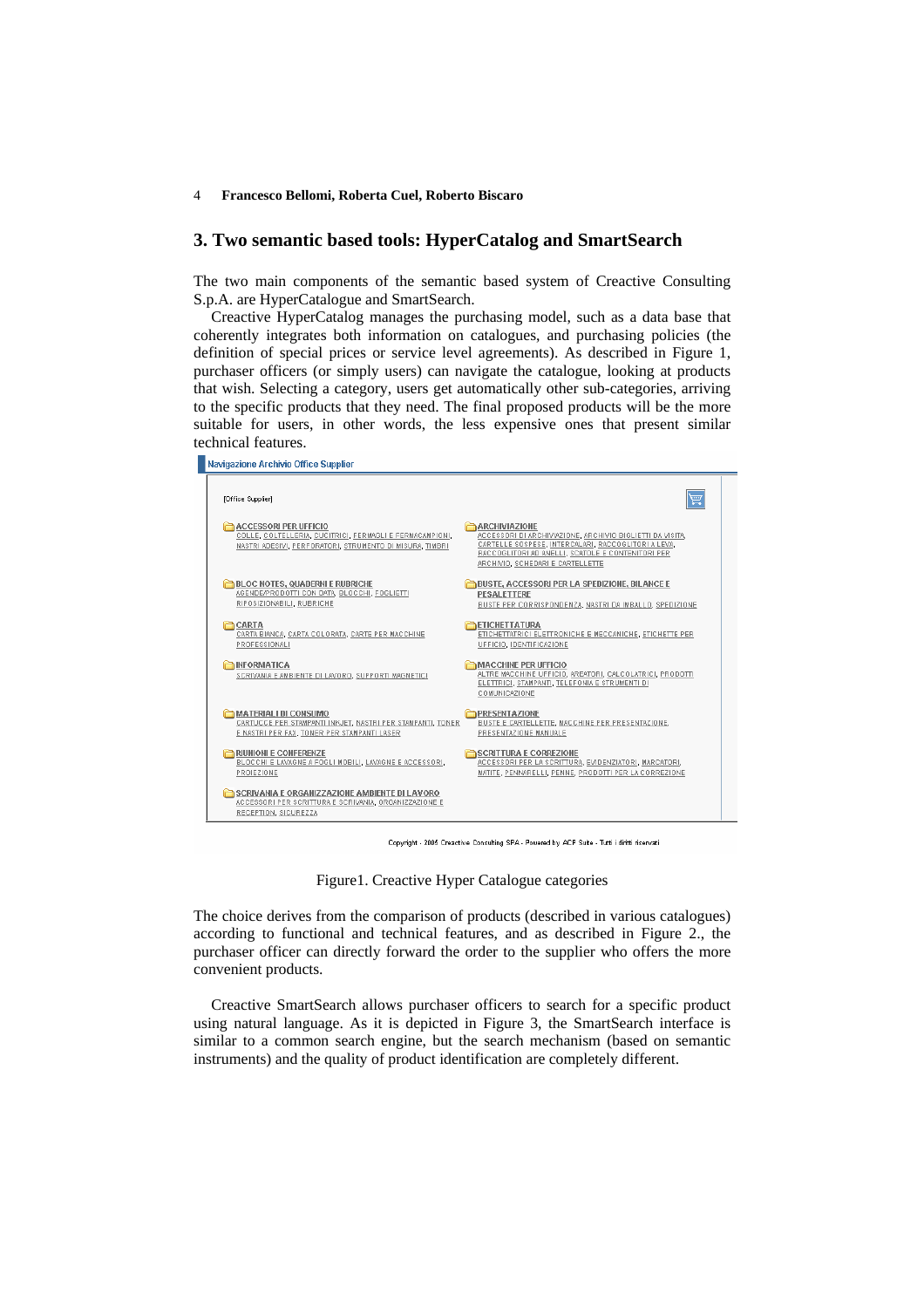| [Office Supplier] | <b>FOGLIETTI DI ALTRI COLORI</b>                  |  |  |                                    |  | 買<br>Radice > BLOC NOTES, QUADERNI E RUBRICHE > FOGLIETTI RIPOSIZIONABILI > FOGLIETTI RIPOSIZIONABILI DI ALTRO COLORE > |  |  |
|-------------------|---------------------------------------------------|--|--|------------------------------------|--|-------------------------------------------------------------------------------------------------------------------------|--|--|
| Totale item: 2    |                                                   |  |  |                                    |  |                                                                                                                         |  |  |
|                   | <b>Descrizione</b>                                |  |  | Codice Prezzo Fornitore            |  | Link                                                                                                                    |  |  |
| n                 | 12 CF 3M Post It note giallo, 38X51 949037.0<br>扈 |  |  | 3,75 Office Depot - Core List Info |  |                                                                                                                         |  |  |
|                   | 12 CF 3M Post it note giallo, 76X76 197144.0      |  |  | 7,95 Office Depot - Core List nfo  |  |                                                                                                                         |  |  |
|                   |                                                   |  |  |                                    |  |                                                                                                                         |  |  |
|                   |                                                   |  |  |                                    |  |                                                                                                                         |  |  |
|                   |                                                   |  |  |                                    |  |                                                                                                                         |  |  |
|                   |                                                   |  |  |                                    |  |                                                                                                                         |  |  |
|                   |                                                   |  |  |                                    |  |                                                                                                                         |  |  |
|                   |                                                   |  |  |                                    |  |                                                                                                                         |  |  |

Copyright - 2005 Creactive Consulting SPA - Powered by ACP Suite - Tutti i diritti riservati



|                                                             | CARTA SPECIALE PER STAMPANTI INK-JET Bianco A3                                                |           | Ricerca               |
|-------------------------------------------------------------|-----------------------------------------------------------------------------------------------|-----------|-----------------------|
|                                                             |                                                                                               |           |                       |
|                                                             | Presente nel catalogo                                                                         |           |                       |
| CARTA                                                       |                                                                                               |           |                       |
| CARTA BIANCA                                                |                                                                                               |           |                       |
| CARTA SPECIALE PER STAMPE A COLORI                          |                                                                                               |           |                       |
| CARTA SPECIALE PER STAMPANTI INK-JET]                       |                                                                                               |           |                       |
|                                                             |                                                                                               |           |                       |
| colore: Bianco<br>FormatoCarta: A3                          |                                                                                               |           |                       |
|                                                             |                                                                                               |           |                       |
| <b>Dettagli Ricerca:</b>                                    |                                                                                               |           |                       |
|                                                             |                                                                                               |           |                       |
|                                                             | CARTA SPECIALE PER STAMPANTI INK-JET Bianco A3<br><b>CARTA SPECIALE PER STAMPANTI INK-JET</b> |           |                       |
|                                                             | FormatoCarta: A3                                                                              |           |                       |
|                                                             | colore: Bianco                                                                                |           |                       |
|                                                             | Tempo di ricerca: 0,25 secondi.                                                               |           |                       |
| Testo:<br>Categoria [Presente nel catalogo] :<br>Attributi: | Totale item: 1                                                                                |           |                       |
|                                                             |                                                                                               |           |                       |
| <b>Descrizione</b>                                          |                                                                                               | Codice    | Prezzo Fornitore Link |
|                                                             | RISMA 500 FOGLI CARTA RICICLATA BRIGHT VVHITE FORMATO A3 - 80 GR -                            | 2335545.0 | 1,00 Lyreco - IT Info |
| 冒<br>COLORE BIANCO                                          |                                                                                               |           |                       |
|                                                             |                                                                                               |           |                       |

Figure 3. Creactive SmartSearch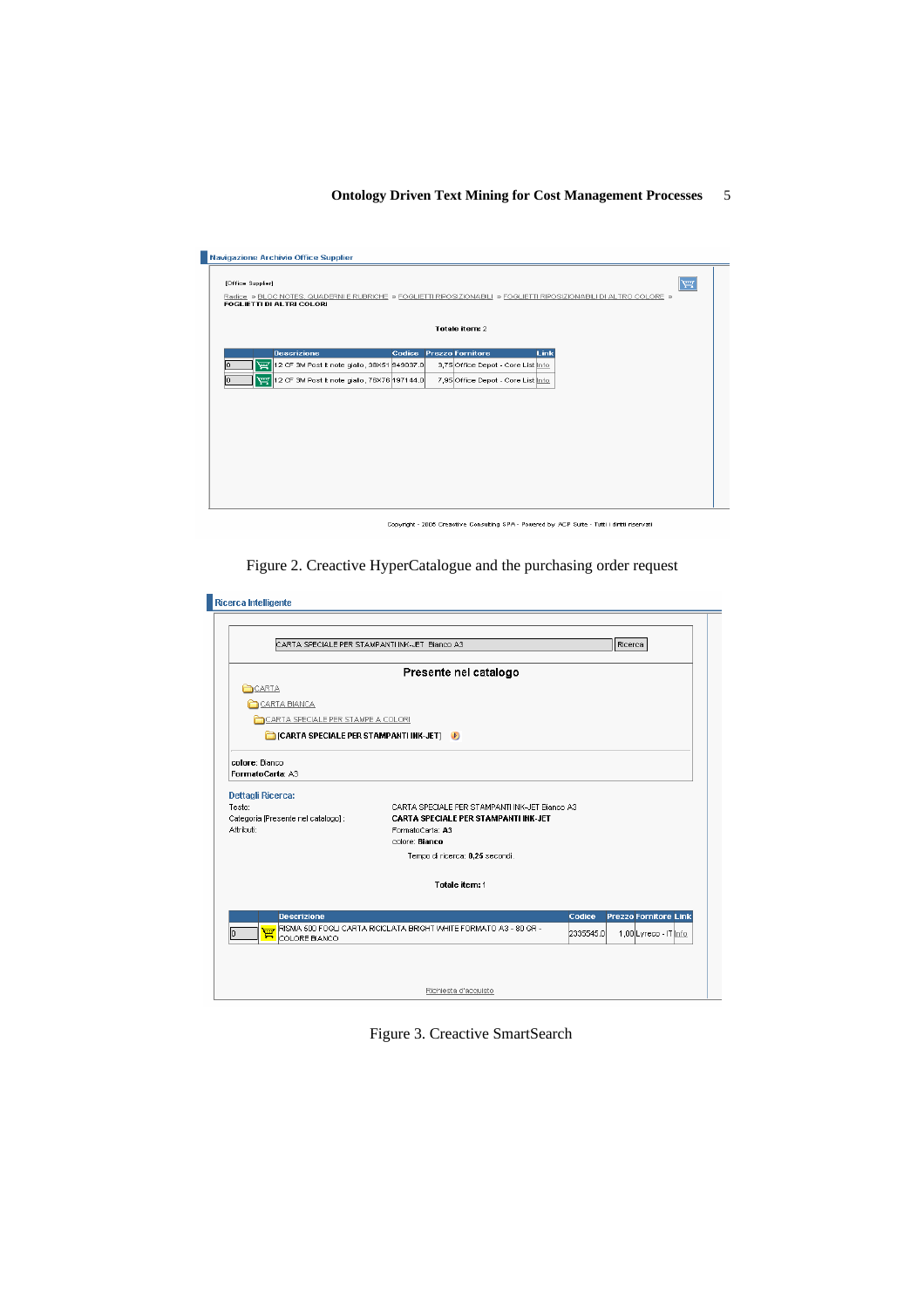Creactive SmartSearch identifies the one and only product that satisfies the user's needs and that has the less expensive cost. For instance if the purchasing officers uses the search engine and writes a query like "yellow paper a4", the phrase, written in natural language, will be analyzed in all its parts. Each part constitutes a technical attribute that is recognized and contextualized in the ontological system such as "Type" is associated to "paper", "Color" to "yellow", and "Format" to "a4".

The main idea behind these applications is to use text-mining techniques to build a structured representation of purchasing model, starting from items, their natural language and textual descriptions found in producers' catalogues. The structured representation is defined by an ontological model of the items' domain, which describes the taxonomical organization of the catalogue, and specifies and constrains the technical attributes of the items themselves. Besides, the natural language queries performed by the user are translated into the same structured representation. The main reasoning service enabled by the ontological model is the ability to decide whether two items are "functionally equivalent" with respect to the use intended by the purchaser; in most cases, this can be modelled by taking into consideration only some relevant attributes, while disregarding the others (as an example, the kind of tip and the length of the blade are relevant attributes for a screwdriver, whereas the color of the handle is not).

# **4. Related work**

In this section some important related work is presented in order to clarify some theoretical background assumptions that has been used in this research activity.

For a general analysis of the text classification techniques based upon statistical data pattern analysis readers should refer to [Yang, 1999]. In this work, we take into consideration only statistical algorithms that are ultimately based on *bag of words* document models [Manning and Schutze, 2000], an approach that focuses on the number of occurrences of the words, regarded as opaque tokens, thus disregarding the information that would be provided by the knowledge of their meaning. In this way we neglect approaches based on natural language semantics and pragmatics, because they generally requires much richer language-specific resources (annotated lexica, language-dependant rule databases), which are not developed or available to a sufficient extent for our primary applicative focus: multi-language enterprise settings. See [Klavans and Resnick, 1996] for a comparison between statistical and symbolic approaches to natural language analysis. More generally, bag of words models are often extended in order to work with short phrases, collocations and other linguistic features that can be selected on the basis of their statistical significance.

The majority of state-of-the-art industrial implementations of document classifiers make use of algorithms that exploits a *by-example training* scheme, such as naïve Bayesian classifiers, Bayesian networks, k-nearest neighbors, maximum entropy, keyword and rule extraction, and support vector machines [Mitchell, 1997; Nigam,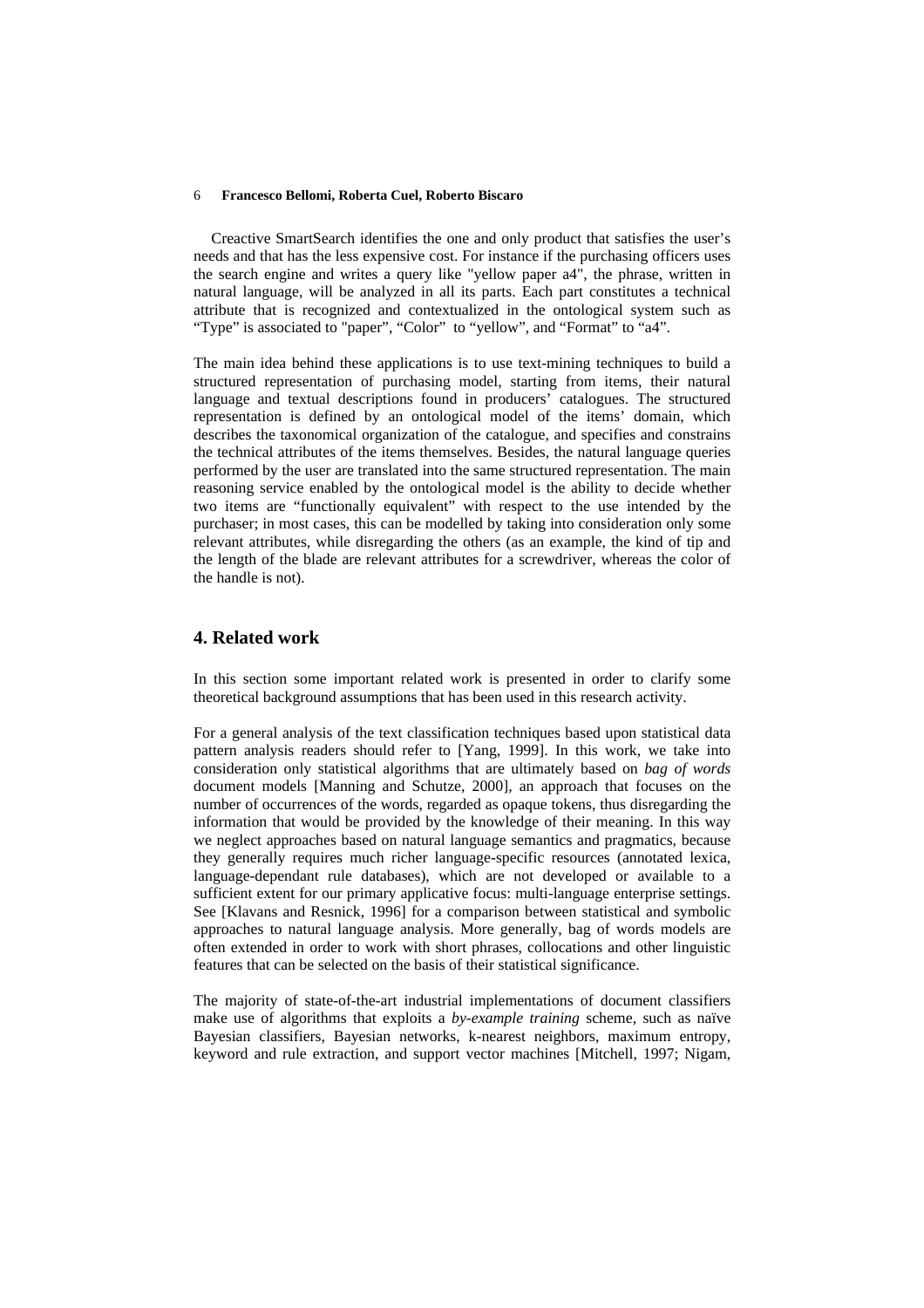Lafferty and McCallum, 1999; Yavuz and Guvenir, 1998; Chai, Ng and Chieu, 2002; Joachims, 1998; Zaane and Antonie, 2002, Apte, Damerau and Weiss, 1994; Allen 1995]. The authors of above mentioned investigations claim that this kind of training is relatively simple, since the domain experts are supposed to provide a suitable set of pre-classified documents, and thus they do not need to be aware of subtler issues. Several real-world implementations exist based on this kind of approaches, but we found it generally unsuitable for our goals, for the following reasons:

- − it is often difficult to find a sufficiently large set of training documents; this depends on several reasons, for instance there may be only a few already accessible documents in the system, or they may be hardly accessible for technical reasons, or, more often, for restrictions imposed by privacy policies. In several cases of industrial applications, it has also been taken into consideration the use of specific tools for automatically ("anonymizing") documents, or to create "rehashed" artificial documents by mixing the content of a set of original documents without altering the regularities that our classifying algorithms tried to exploit;
- when there is a sufficiently large set of documents, these may be "unevenly" descriptive" of different parts of the taxonomy;
- − it is difficult to determine if a training set covers the whole range of the intended meaning of a taxonomical category, rather than enumerating a series of too specific instances. Naive developers might suppose that the problem of *overfitting* is solved with a large enough set of examples, but it often happens that such examples are chosen from a small number of sources that carry on some significant common biases; indeed the *purely syntactical* aspects of description of documents, like, for instance, a taxonomic category that has more examples than others, or whose definition makes use of a wider vocabulary, are not specifically relevant for this matter, because these discrepancies can be directly addressed with specific normalization techniques [Manning and Shutze, 2000; Aizawa, 2001];
- − it is often presupposed that those semantic difficulties could be solved or effectively addressed with the use of a semantically annotated lexicon, such as *WordNet* [Fellbaum, ed., 1998], or a thesaurus, but these general-purpose tools are too generic to handle the subtleties of a domain-specific taxonomy, and their contribution results indeed misleading in many cases;
- more generally, domain experts aim at embedding their own intimate world view into the taxonomies they build, and it is often very difficult to isolate documents that tightly fit their vision.

Conclusively, it is not plausible that a purely automated training-by-example activity ends up with the instruction of a well-behaving taxonomy, and in practice this is not desirable in the majority of users' viewpoint. Therefore, we chose a methodology whose core is the instruction of the taxonomy by end users. This avoids both errors induced by the technology experts acting as intermediates between the system and the domain experts, and problems that usually occur in the automated instruction processes.

Moreover, commercial enterprise-level content management systems offer a blend of by-example training and user-defined classification rules. In particular, Autonomy's Classification Server uses Bayesian classifiers (both naïve and networks) applied to user-provided natural language text fragments, and combines them into simple inference rules using Boolean operators. Verity's K2 classification system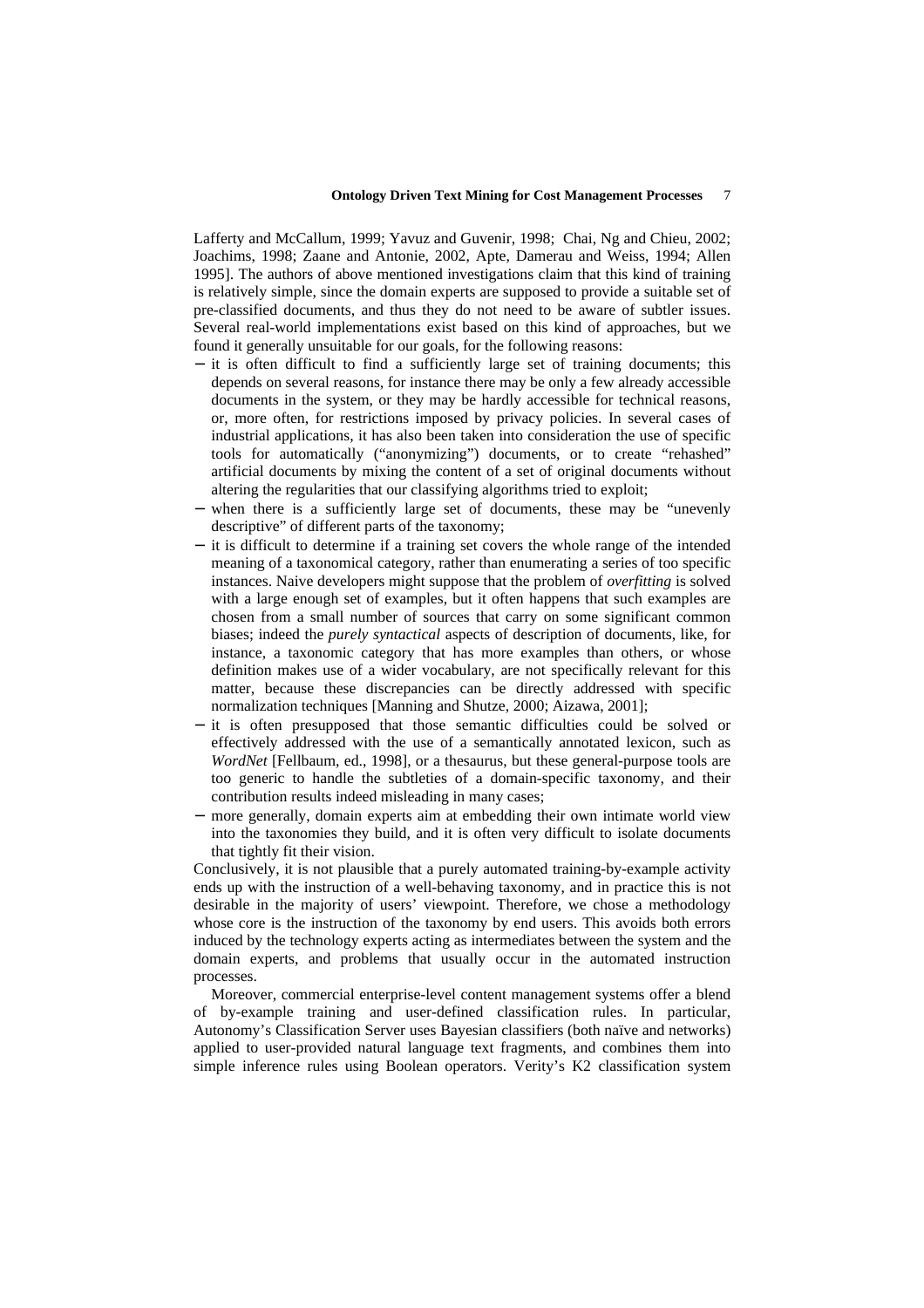[Verity, 2005], instead, uses Bayesian logistic regression, also combined with userdefined rules. Other systems and suits of tools, in particular used to manage costs, and information and meta-data on items and catalogues, are:

- − Ariba helps companies to analyze, understand, and manage their corporate spending to achieve increased cost savings and business process efficiency. Ariba applications currently operate on nearly four million desktops around the world and Ariba solutions enable global industry leaders to greatly increase their competitive advantage. Some customers of Ariba are: ABN AMRO, BMW, Chevron, Cisco Systems, Hewlett-Packard, and Unilever [Ariba, 2005];
- − Zycus Spend Data Management™ (SDM) software provides automatic classification and enrichment, to enhance data quality within an enterprise Sourcing & Procurement system. SDM product suite consists of a set of software tools which can plug in with existing IT infrastructure like ERP, Data Warehouse, eProcurement applications etc. to provide automated spend/master data classification & enrichment. Zycus Spend Data Management™ has helped leading enterprises around the globe build end-to-end solutions across their existing IT infrastructure for: Detailed Spend Visibility, Purchasing Compliance, Material Master Enrichment, and Catalog Search. Fortune 500 organizations such as General Electric, P&O, ABB and Unilever have already implemented and experienced the power of these solutions [Zycus, 2005].
- − Requisite Technology helps to solve the "unsolvable" problem of spend data visibility and management at the item level, not just at the category level. In fact, Requisite solutions allow to manage millions of products at the item level, enables comparisons of exact matches and like items, leading to increased parts re-use and faster decisions. It maps to required industry-standard schemas and internal business processes, letting users maintain current systems while gaining visibility into parts at the item level, and drives product data solutions across geographies managing foreign currencies and 14 languages [Requisite, 2005].
- − PurchasingNet can import catalogs via CD-ROM, the Internet, or any other data source. The Catalog Junction allows clients to maintain catalogs themselves, thus ensuring supplier independence [PurchasingNet, 2005].

# **5. Toward Ontology Driven Text Mining**

Since the acquisition and pre-processing of producer catalogs is by far the most timeconsuming activity for the development of the purchase model, we are interested in providing methodologies and tools to automate these processes, while preserving accuracy. This involves acquiring and cleansing data from multiple catalogs, written in different formats by different producers, which change through time and purchaser location.

The main purpose of the data gathering and cleansing phases is the identification of functionally equivalent items along different catalogs. The purchase model details the specific policies that prescribe the choice of the most convenient producer when two or more functionally equivalent (or even equals) items are listed in more than one catalog.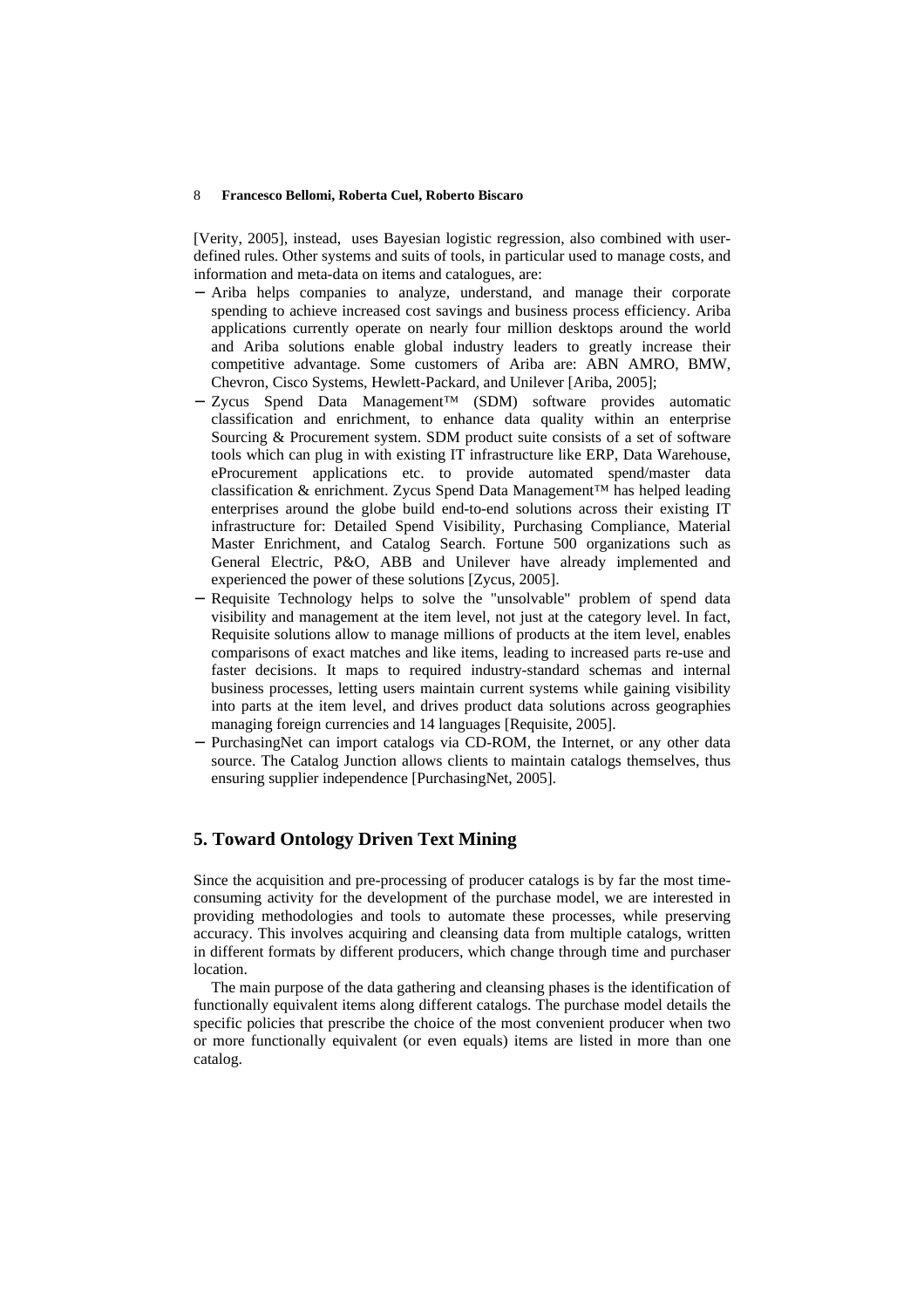The identification (and aggregation) step is not trivial, since the primary source of information about each purchasable artifact consists in a natural language textual description of the item itself, a description written by an human being for another human being, thus usually incomplete and context-dependent, potentially ambiguous, generally non providing any formally shared identification token (since identification codes are often unique only within a single catalog, or a single producer), and based on an open-ended vocabulary. Our approach consists of developing an ontological model of the target domain, with support for the notion of functional equivalence (which, in turn, is strictly domain- and context-dependant), and then, in populating a knowledge base of the purchase history, based on the schema provided by the model, extracting data from the purchase orders using specialized model-aware text-mining tools.

Since it did not seem possible to effectively address the issues related to item description classification based upon unsupervised learning algorithms, we decided to approach the problem differently.

The text mining tool is configured by "decorating" the ontological schema (consisting in entities, attributes and relations, organized mainly by hierarchical subsumption) with collections of weighted rules that recognize user-defined terminological and linguistic features, which are expected to be relevant in the source text. The rules are exploited by the three components of the text-processing tool (the classifier, the attribute extractor and the attribute normalizer), that perform a shallow parsing of the item description, in order to provide a set of tentative representations of the described artifact in terms of the ontological schema. In the end, the best description is chosen by evaluating the weight of the triggered rules.

The end user is not asked to produce example documents, but to list specific linguistic *features* that are supposed to characterize to a good extent the documents belonging to each of the categories of the taxonomy.

A feature is intended to be a word, or a phrase, or a set of words expected to occur in a limited range of word positions in the document, or, more generally, a sentence belonging to the language generated by a context-free production. A graphical tool has been developed, that allows the users to visually build, and edit context-free grammars, using a graphical version of the BNF notation (Figure 4).

The user assigns a weight to each feature, and can compose more complex features from simpler ones using Boolean operators, and other modifiers that further control the weights (Figure 5). A document is classified as an instance of each given category if the sum of the weights of the matched features meets a category-specific threshold (which is also user-defined). Negative weights are allowed, and it is also possible to assign a weight to the event that a feature is *not* found.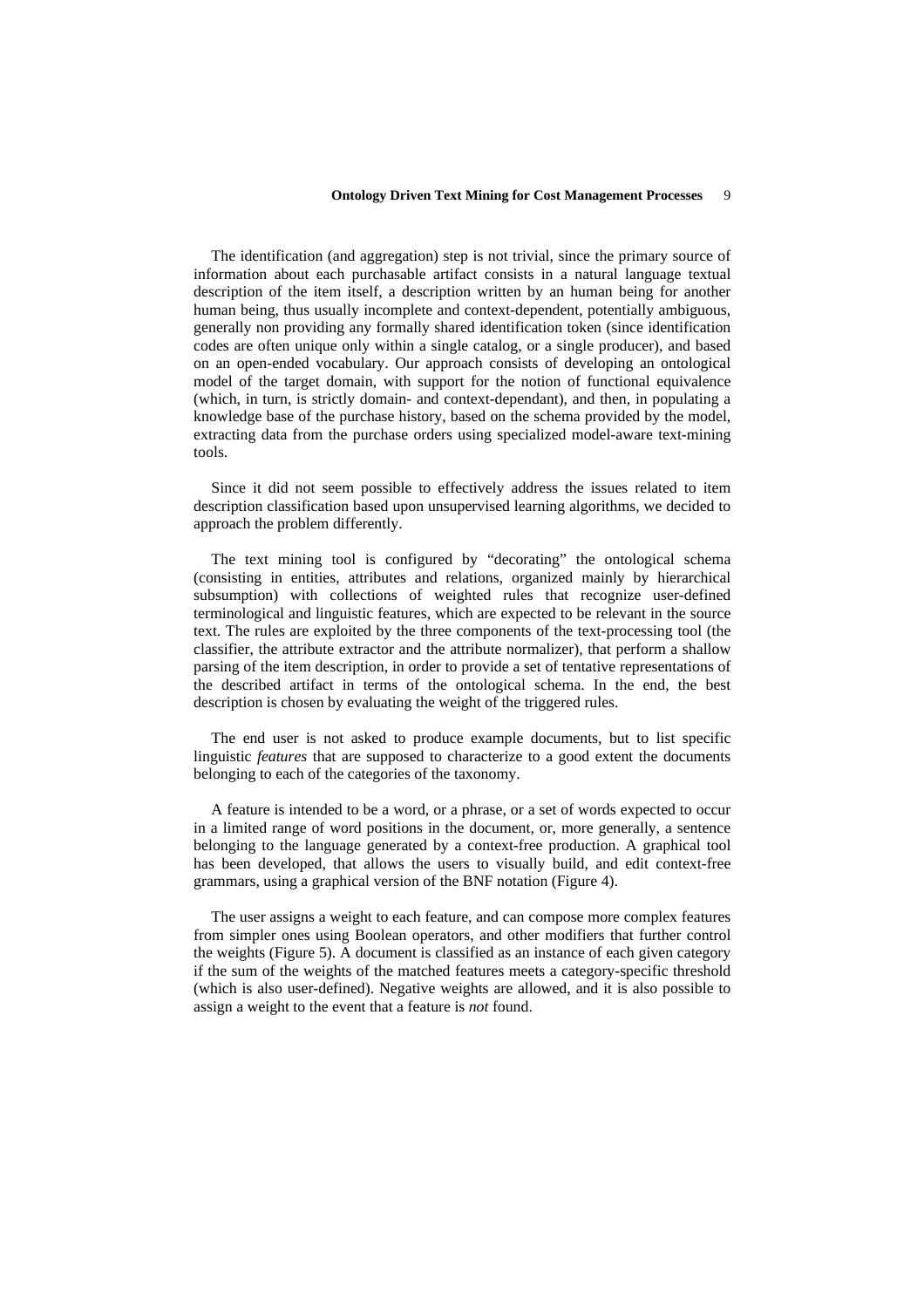

Figure 4. Visual tool for pseudo-BNF notation



Figure 5. Definition of a category classifier by means of weighted features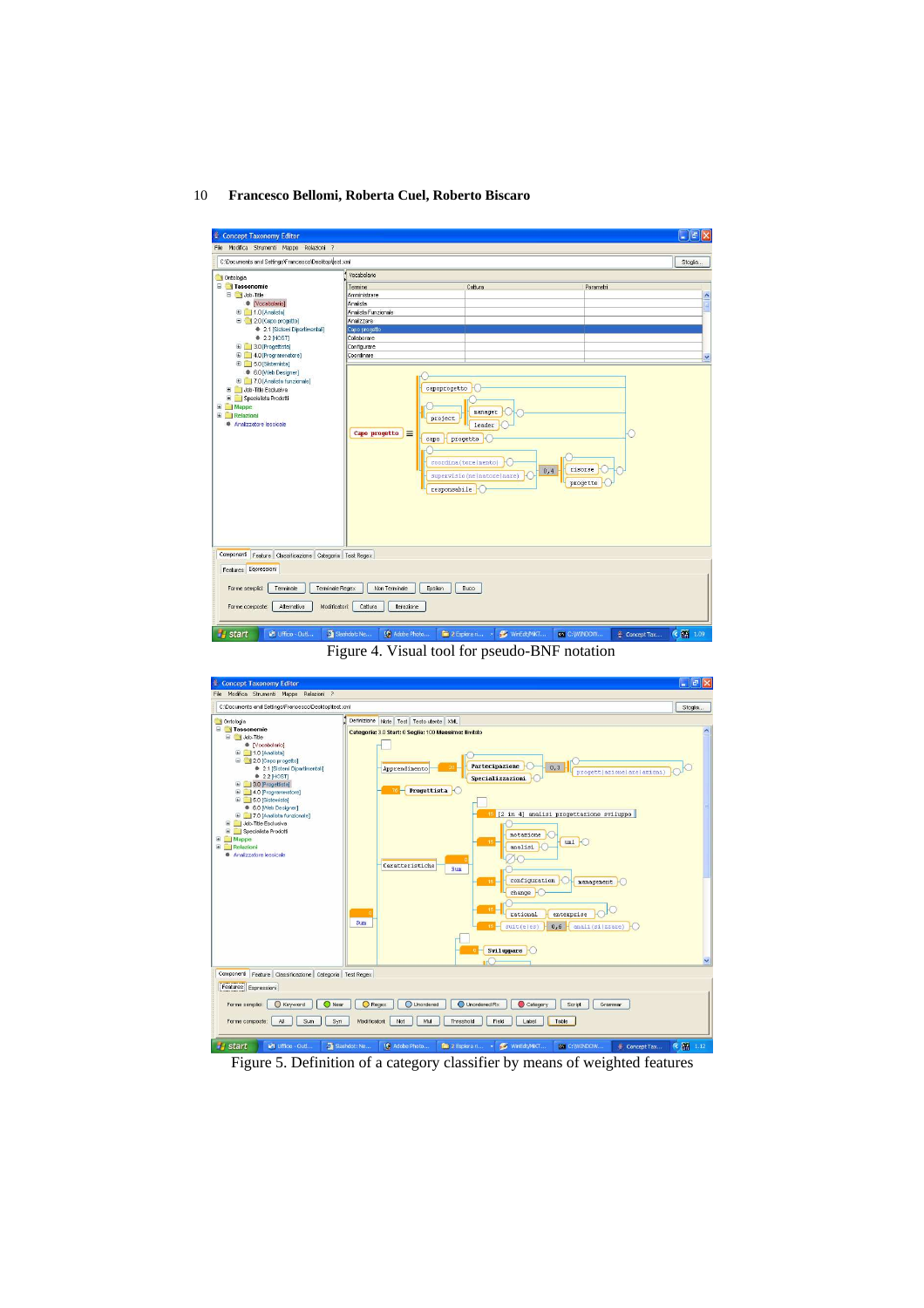Working with domain experts and end users, with the goal of defining a taxonomy and devising a suitable set of linguistic features for training, the classifier become often challenging when these people don't have some previous experience with some sort of formal taxonomical classification. Namely, we have repeatedly encountered the following issues:

- − even if taxonomical classifications appear to be ubiquitous in everyday life, and people nearly always have a first-hand experience in organizing information in a hierarchical fashion (such as in nested folders within the file system of a personal computer), it is often difficult for the layman to think of an hierarchical taxonomic structure in terms of an is-a relationship; furthermore, discriminating linguistic features of a category are not, generally, inherited by its sub-categories, since those features are not attributes of the category, but rather of the category, and the target corpus combined. As an example, if we consider a taxonomy of job titles, the set of features needed to classify job applications is very different from the set of features needed to classify job offerings. Stronger feature inheritance is more likely to happen in the lower, more specific level of the taxonomy.
- sometimes, users find it difficult or unnatural to assign weights to the features; conversely, sometimes they try to be as precise as possible in the fine-tuning of the weights, in fact overestimating the sensitiveness of tools. A good practice is to ask the users to partition the features in a small number of equally weighted classes for each category.
- − it is really difficult to evaluate the performance of a classifier [Basili, Moschitti and Pazienza, 2001], because most of the (niche) domains we take into consideration do not have a standardized taxonomy, or the standardized taxonomy does not fit the intended use, and, as a consequence, it is not easy to find or assembly a normative benchmark. In our experience, the domain experts are usually only able to evaluate each single judgment of the classifier, and a failure to correctly classify often reveals an inadequacy of the taxonomical organization rather than a flaw in the training of the algorithm.

So, the following taxonomy development process has been implemented: there is a bootstrap phase, where a domain expert provides an initial "seed" taxonomy, and a (possibly large) corpus of unclassified, yet domain-related documents. After that, the corpus is statistically analyzed, and a list of relevant keywords is generated. This list could suggest some revision to the seed taxonomy, and, more important, should provide some guidance for the definition of the first version of the taxonomy annotated with the linguistic features to be used by the classifier. Then, we enter in the cyclic refinement phase, where the annotated taxonomy is used by the classifier to generate a classified corpus; the classified corpus is statistically analyzed in order to provide a more accurate set of suggested linguistic features, that should be used to improve both the structure and the annotation of the taxonomy, and so on until the user is satisfied by the taxonomy and the automated classification (for a more in depth methodological analysis see [Cristani Cuel, 2004a, 2004b]).

We are not only interested in the output of the classification and normalization process, but also in the domain model and classifier themselves, which became reusable "as is" in the same context and with similar input data, and can be used as a basis for deriving similar models for "contiguous" contexts. A simple example set is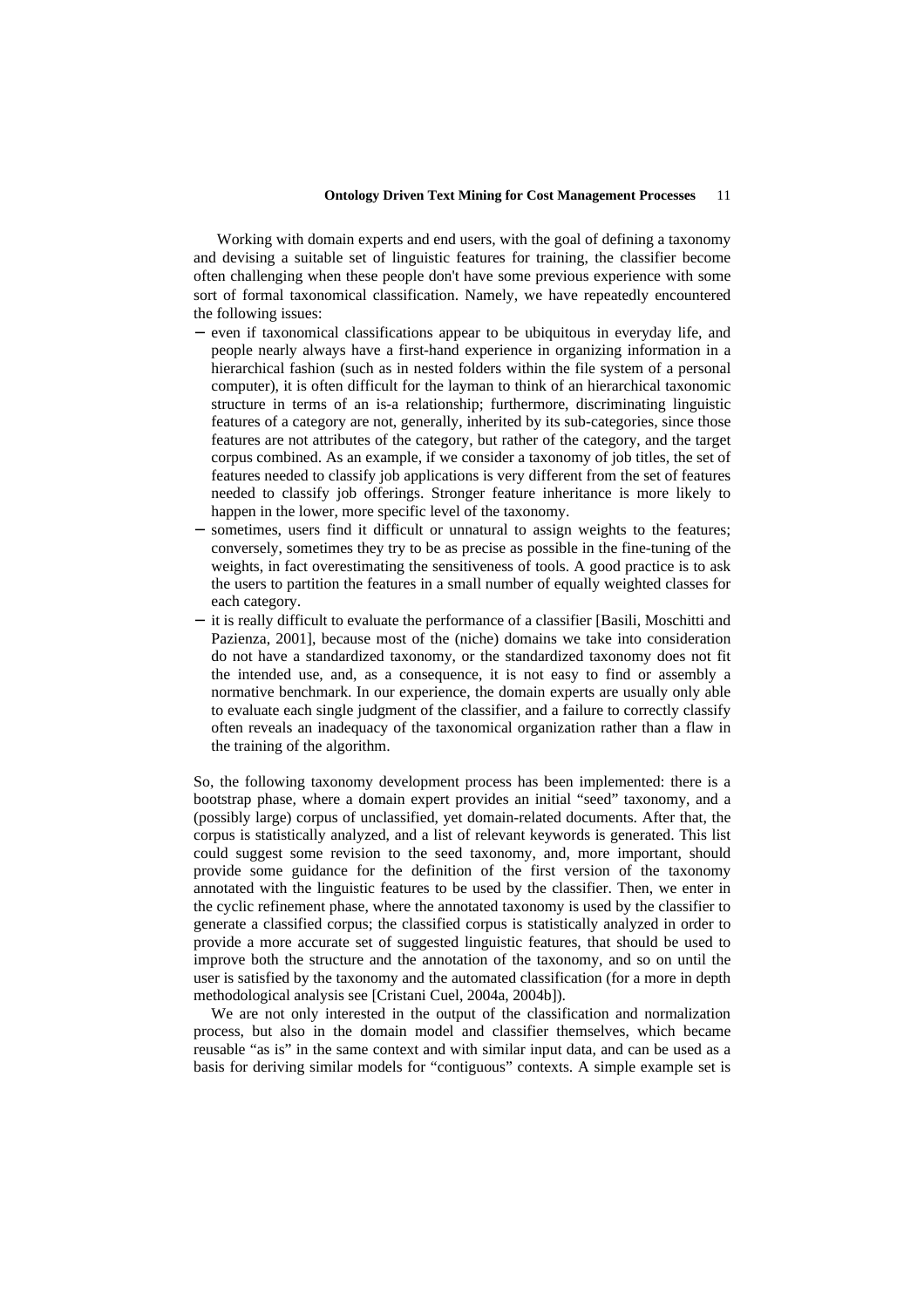too loosely structured to be effectively usable as reliable domain model, for other uses than the basic classification process.

In the development of the above mentioned software tools, it has been found that it is of paramount importance to enable the domain experts involved in the definition of the taxonomy to have a direct and unmediated role in the development of the ontological model, even when these people did not have any previous experience in the definition of taxonomies.

# **6. Conclusions**

Both the methodology and the tools are reasonably well accepted by analysts and domain experts, support incremental update and maintenance of ontological models, and scale well up to large catalog taxonomies (hundreds, or even thousands of item categories). With bigger taxonomies, an increasingly sophisticated use of feature and weight composition operators is needed to cope with ambiguities between different word senses, although phenomenon is not very common on strictly technical domains (like industrial catalogues).

Ontology based text mining brings a two-fold improvement to the enterprise purchasing process: on one side it provides the final user (the purchaser) better accuracy on the selection of the desired item and the most suitable supplier (usually, the less expensive which satisfies the functional equivalence condition); on the other side it enables a smoother, less expensive, more integrated, semi-automated handling of the purchasing model and the producer catalogs, which are growing in number and increasingly diverse in their formats and content.

Creactive HyperCatalog and SmartSearch constitute a unique access point for the purchasing processes and it can be controlled by the management. In other words it become the only one way to access at external catalogue and buy products according to the company's purchasing model. Especially in a huge company, it can become a control channel for purchasing processes. Moreover, through the data analysis of purchasing orders, the management can analyze all the system of products that are bought by the firm, and can obtain more strategic information on the company consumption model: what, when and how people buy products. Thus according to a very aggressive negotiation policy, the firm can obtain some reductions in prices and service level agreements.

Besides, all the purchasing information, managed by Creactive HyperCatalog and SmartSearch, can be used by the R&D department to design new products. In fact, useful information on costs, technical characteristics and functionalities, names and localizations of vendors, etc. can be used to analyze the forecasted prices of new prototypes.

Finally, the activity of Creactive Consulting S.p.A. is not finished yet. Some other actions should be carried on, aiming at exploring "architectural" issues of the systems such as the sustainability of larger domain models. In particular it will be investigated: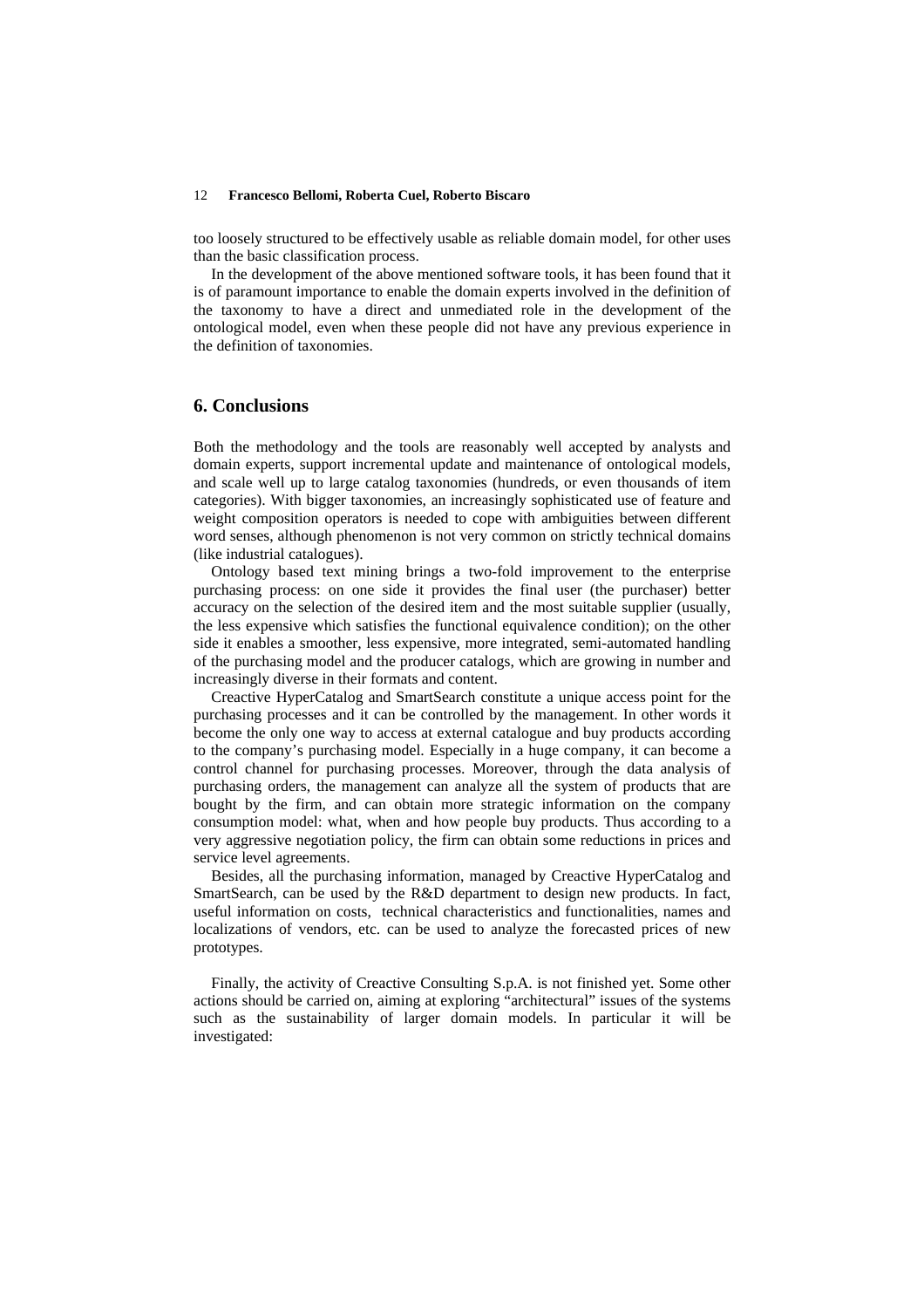- − the optimization of development times for multi-language classifiers (using heuristics to analyze multi-language catalogs in order to suggest relevant candidate linguistic features to domain experts);
- − the definition of explicit performance metrics to evaluate accuracy and discuss quality issues with customers in a more quantitative way;
- the "refactoring" of some linguistic knowledge developed for some specific domains, which turns out to be re-usable across different (and/or more general) domains.

Some other future works that deal with organizational aspects will be:

- − the analysis of the type of industries (pharmaceutical, healthcare, automotive, logistics, etc.) and organizational assets (small, medium or large enterprises) that will benefit from these solutions;
- a more in-depth analysis of the co-determination between technologies and organizational assets. In particular a very specific analysis should be done, in order to study on how HyperCatalog and SmartSearch can effectively be implemented within the firm, and how this will affect to its traditional organizational processes;
- − cost analysis on ontology creation. A quantitative analysis on how an ontology based systems affects the existing infrastructure is required. In particular this requires means to monitor the quality of the ontology development and deployment processes, to estimate and control the costs involved in the development and usage of ontologies and to investigate the costs and benefits of applying particular development or deployment strategies. A qualitative analysis of existing ontologies and ontology engineering methodologies, methods and tools is needed. In particular the dissemination of ontology-based technologies at corporate level requires methods to measure the usability of a particular ontology in a specific business scenario, but also objective means to compare among methodologies, methods and tools dealing with them.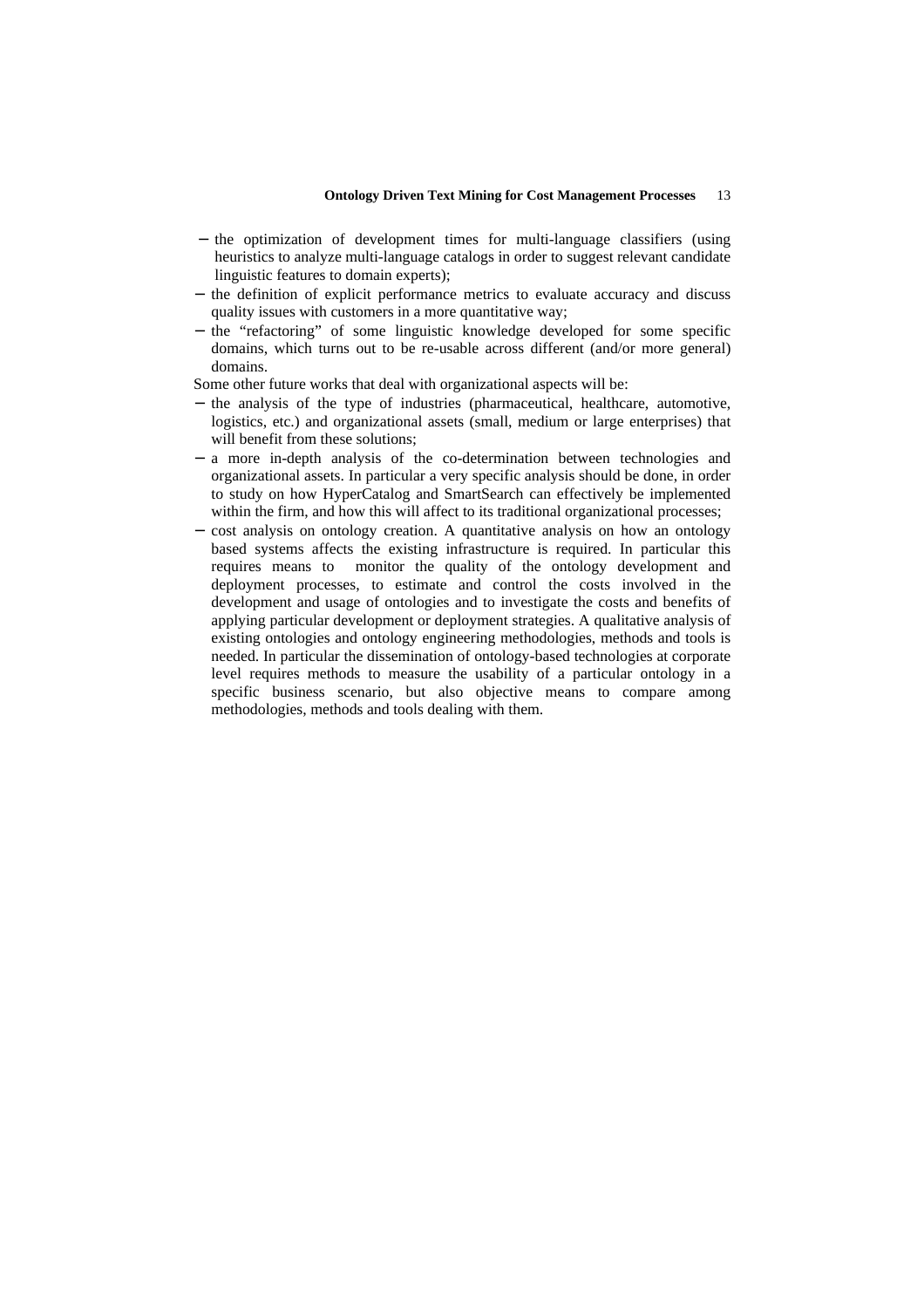### **References**

- Aizawa, A. (2001) 'Linguistic techniques to improve the performance of automatic text categorization'. In *Proceedings of NLPRS-01, 6th Natural Language Processing Pacific Rim Symposium*, pages 307–314, Tokyo, JP.
- Allen, J. (1995) *Natural Language Understanding*, Second Edition. The Benjamin/Cummings Publishing Company, Inc., Redwood City, California, USA.
- Apte, C., Damerau, F.J. and Weiss, S.M. (1994) 'Automated learning of decision rules for text categorization'. In *ACM Transactions on Information Systems*, 12(3):233–251.
- Ariba, (2005). *Ariba Web Site* http://www.ariba.com
- Ashby, W.R., (1956) *An Introduction to Cybernetics*, John Wiley & Sons, New York.
- Basili, R., Moschitti, A. and Pazienza, M.T. (2001) 'NLP-driven IR: Evaluating performances over a text classification task'. In Bernhard Nebel, editor, *Proceeding of IJCAI-01, 17th International Joint Conference on Artificial Intelligence*, pages 1286–1291, Seattle, US.
- Boland, RJ., & Tenkasi, RV. (1995). Perspective Making and Perspective Taking in Communities of Knowing. *Organization Science*, 6(4), 350–372, 1995.
- Bowker, G. & Star, SL. (2000). *Sorting Things Out: Classification and its Consequences.* MIT Press.
- Chai, K.M., Ng, H.T. and Chieu, H.L. (2002) 'Bayesian online classifiers for text classification and filtering'. *Proceedings of SIGIR-02, 25th ACM International Conference on Research and Development in Information Retrieval*, pages 97–104, Tampere, FI. ACM Press, New York, US.
- Creactive 2005. *Creactive Consulting S.p.A* Web Site http://www.creactive-consulting.com/
- Cristani M. & Cuel R., (2004a) "A comprehensive guideline for building a domain ontology from scratch". In proceeding of *"International Conference on Knowledge Management* (I-KNOW '04)", Graz, Austria
- Cristani M. & Cuel R., (2004b) "Methodologies for the Semantic Web: state-of-the-art of ontology methodology". *Column of SIGSEMIS Bulletin. Theme "SW Challenges for KM"*  V. 1 I. 2
- Euzenat, J. , Pin and, J.-E., Ronchaud, R. Research Challenger and Perspectives of the Semantic Web. *Strategic Research Workshop*. France, 2002.
- Fellbaum, C, ed. (1998) *WordNet: an Electronic Lexical Database*. The MIT Press, Cambridge, Massachusetts, US.
- Joachims, T. (1998) 'Text categorization with support vector machines: learning with many relevant features'. In Claire Nédellec and Céline Rouveirol, editors, *Proceedings of ECML-98, 10th European Conference on Machine Learning*, number 1398, pages 137–142, Chemnitz, DE. Springer Verlag, Heidelberg, DE.
- Klavans, J. and Resnik, P. (1996) *The Balancing Act: Combining Symbolic and Statistical Approaches to Language*. The MIT Press, Cambridge, Massachusetts, US.
- Maturana H.R. and Varala F.J. (1980) *Autopoiesis and Cognition: The Realization of the Living*  Dordrecht: D. Reidel.
- Manning, C.D. and Schutze, H. (2000) *Foundations of Statistical Natural Language Processing*. The MIT Press, Cambridge, Massachusetts, US.
- Mitchell, T.M. (1997) *Machine Learning*. McGraw-Hill, New York, NY, US.
- Nigam, K., Lafferty, J. and McCallum, A. (1999) 'Using maximum entropy for text classification'. In Proceedings of *IJCAI-99, 16th International Joint Conference on Artificial Intelligence Workshop on Machine Learning for Information Filtering*, pp. 61-67.